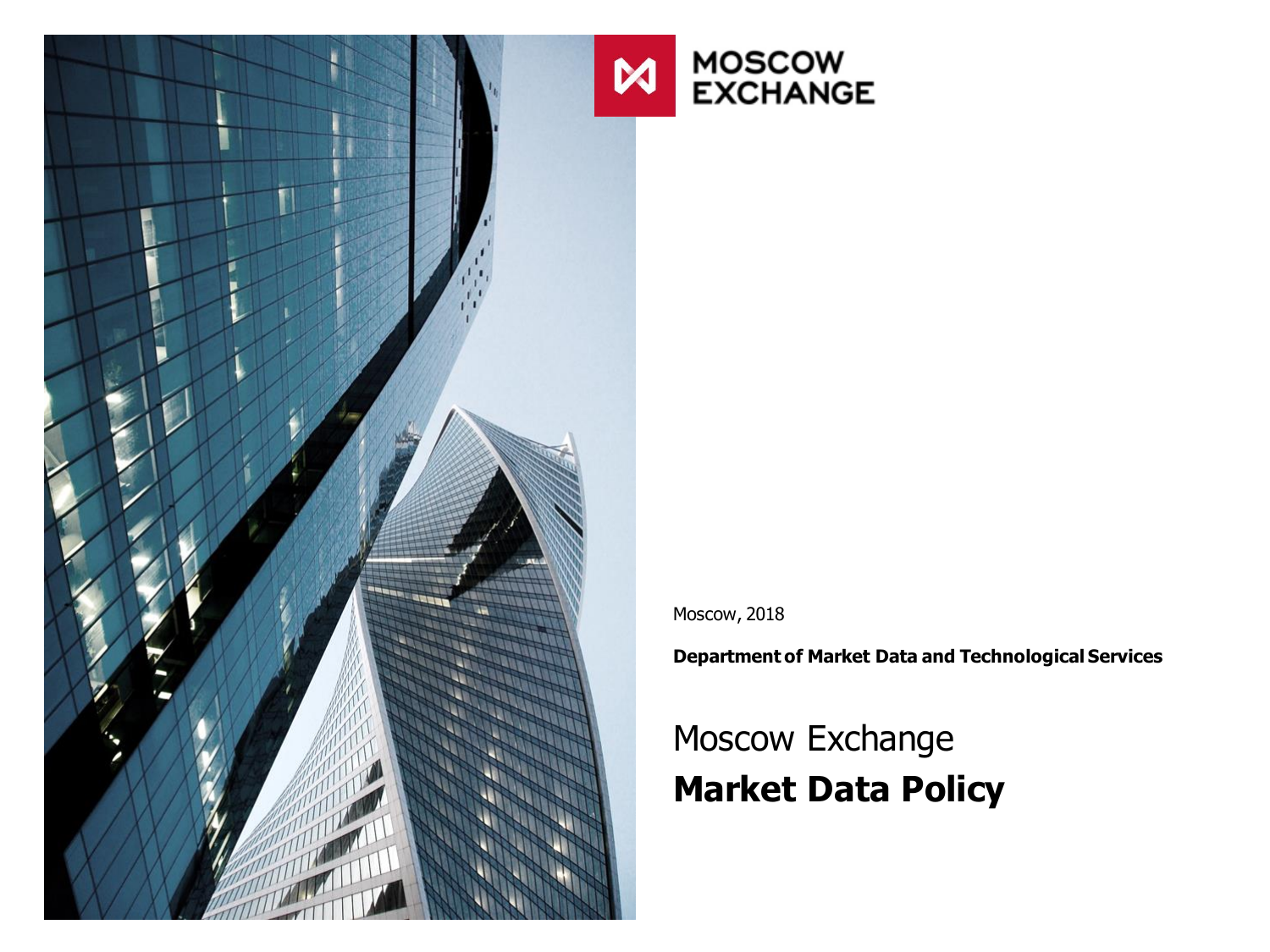|    | <b>CONTENT</b>                             |
|----|--------------------------------------------|
| 1. | Market Data (MD) and its types and forms   |
| 2. | Type and methods of MD provision and usage |
| 3. | What contracts are required and when       |
| 4. | Tariffs for MD usage                       |
| 5. | MD usage auditing                          |
| 6. | Liabilities for misusage of MD             |
| 7. | <b>Auxiliary information</b>               |

**MOSCOW<br>EXCHANGE**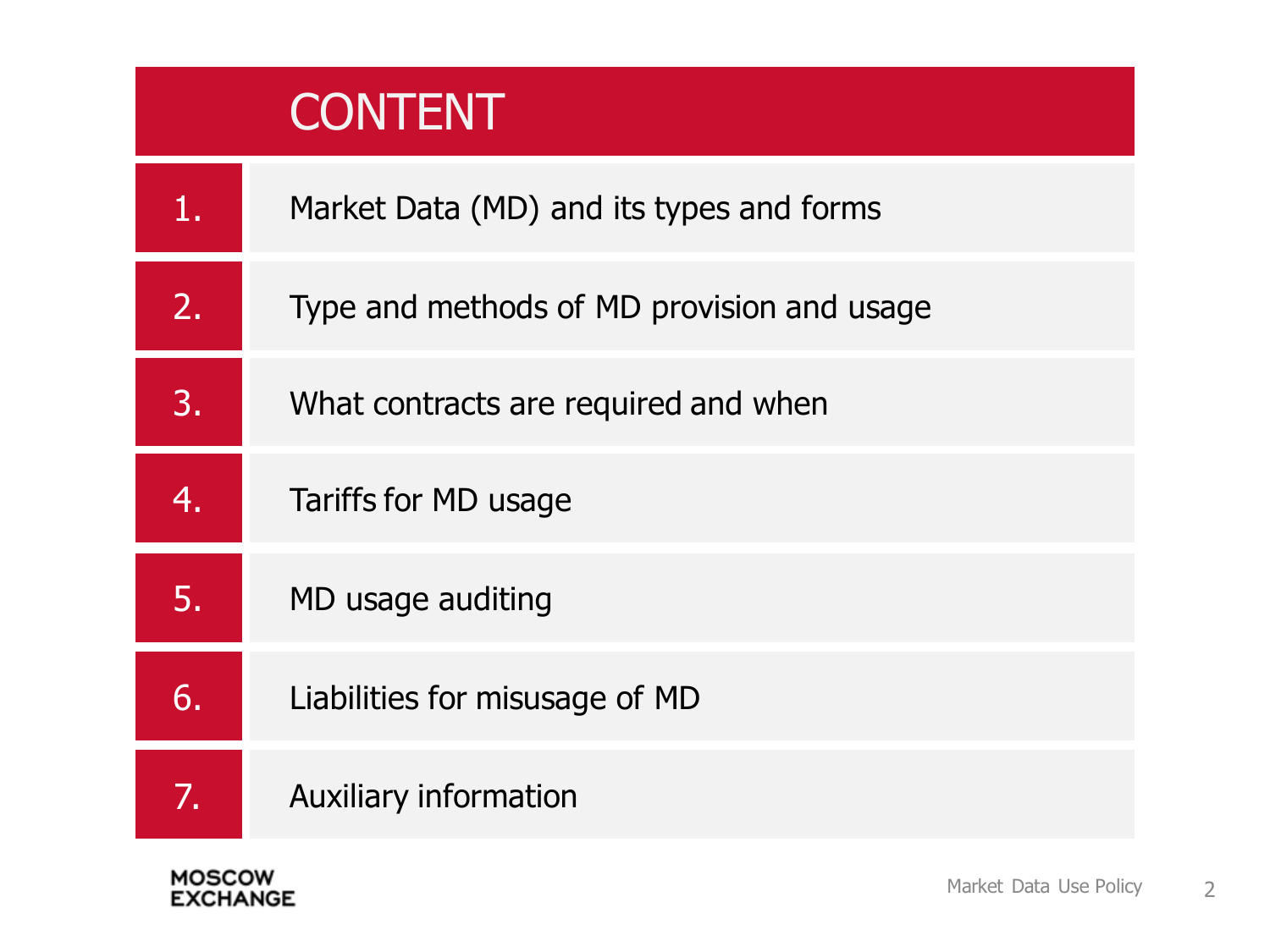

**EXCHANGE**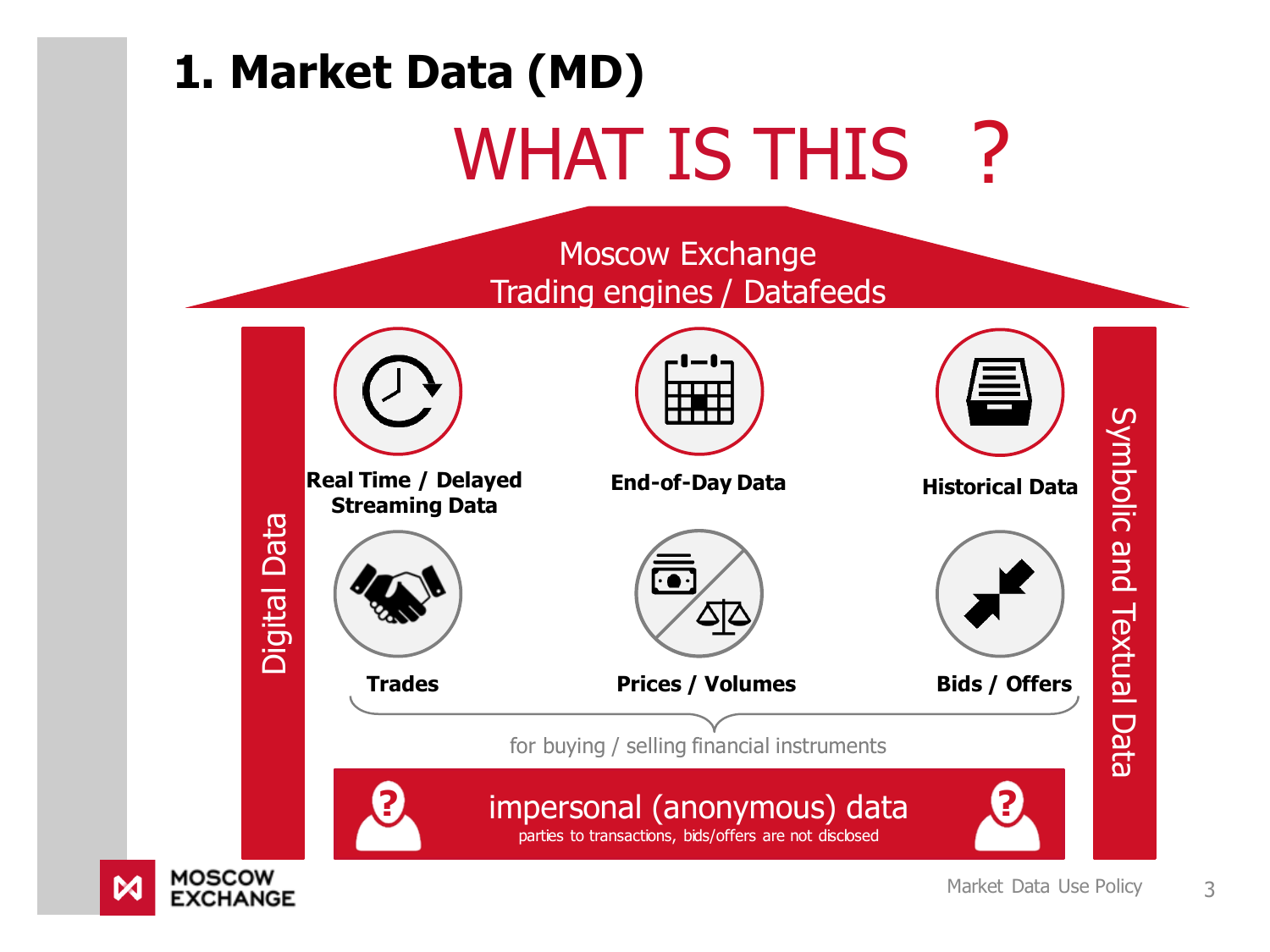## **1. Market Data (MD) types**





**Special servers that generate modified data** which is very close to real market data and fully reflect real trading trends and liquidity, that allow **to run and test trading strategies**, **to check and test the technical access to the trading system** for bidders, as well as **to teach potential investors and clients of bidders how to trade online**.

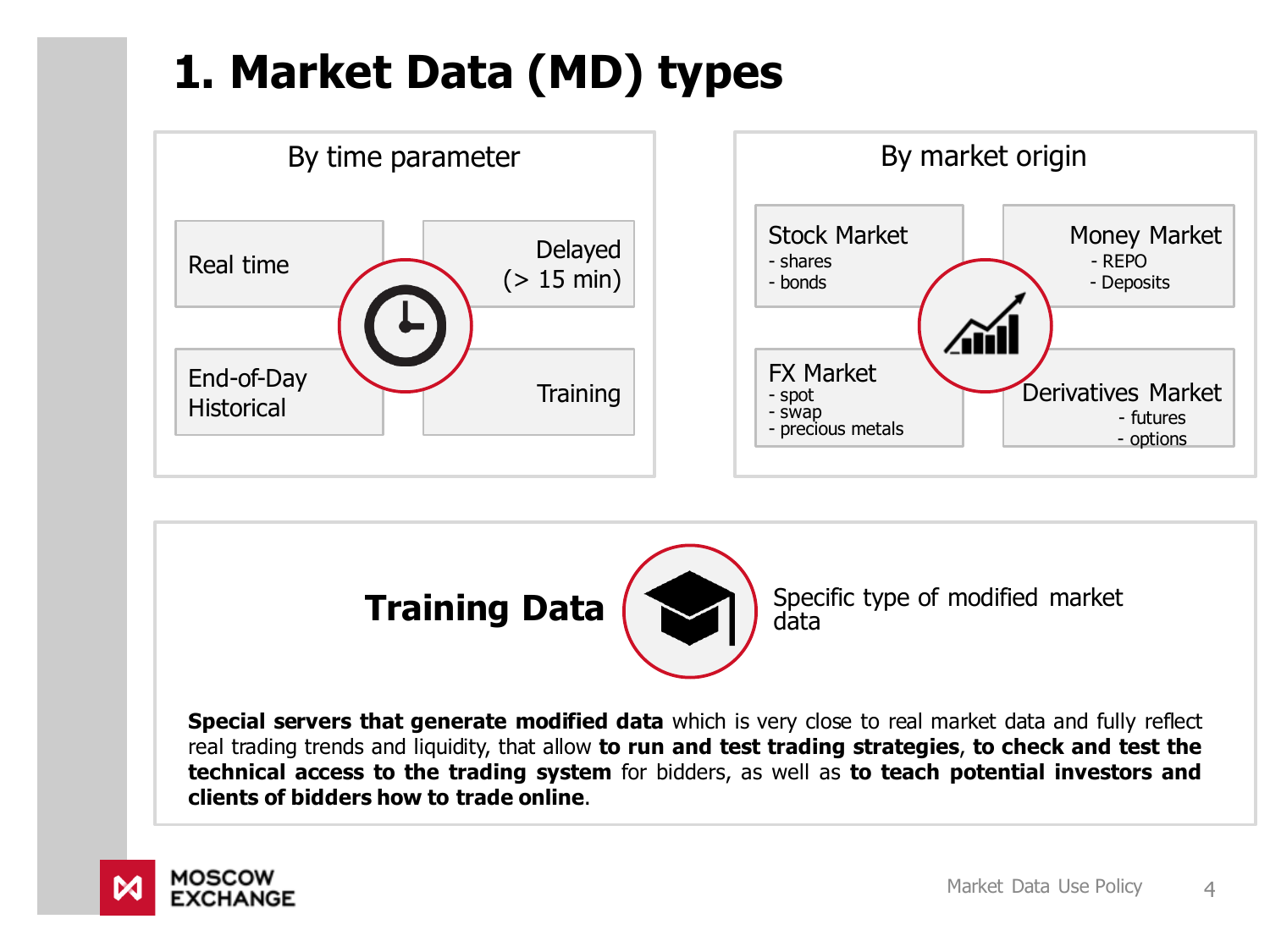## **2. How Market Data (MD) is provided**





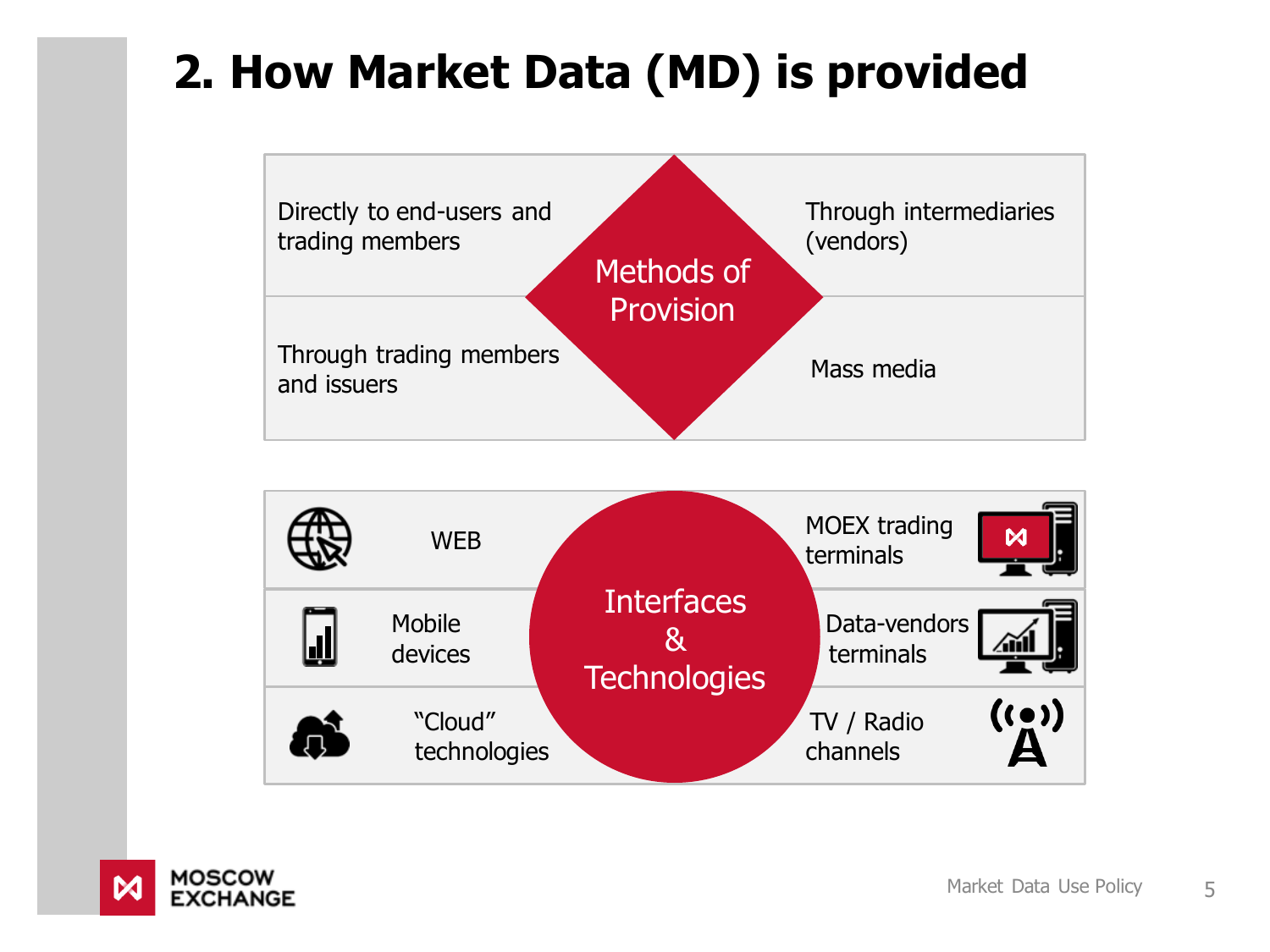## **2. How Market Data (MD) is used**



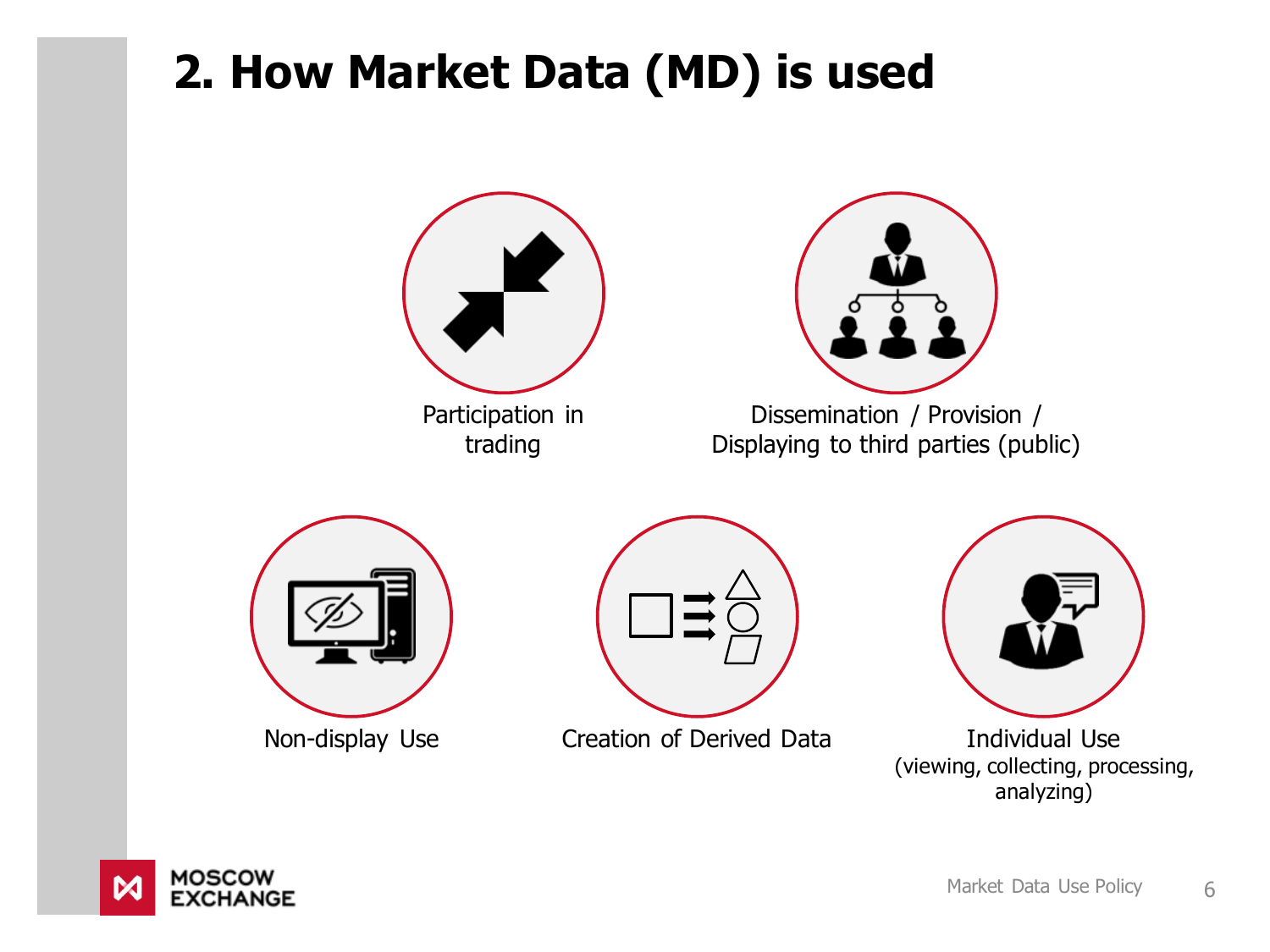## **3. Market Data Use contracts for**: Trading at MOEX markets



Automated trading with assistance of **nondisplay automated** and semi-automated **trading systems** and **risk-management systems**

#### **REQUIRES**

to sign a contract for Non-display Use of MOEX market data

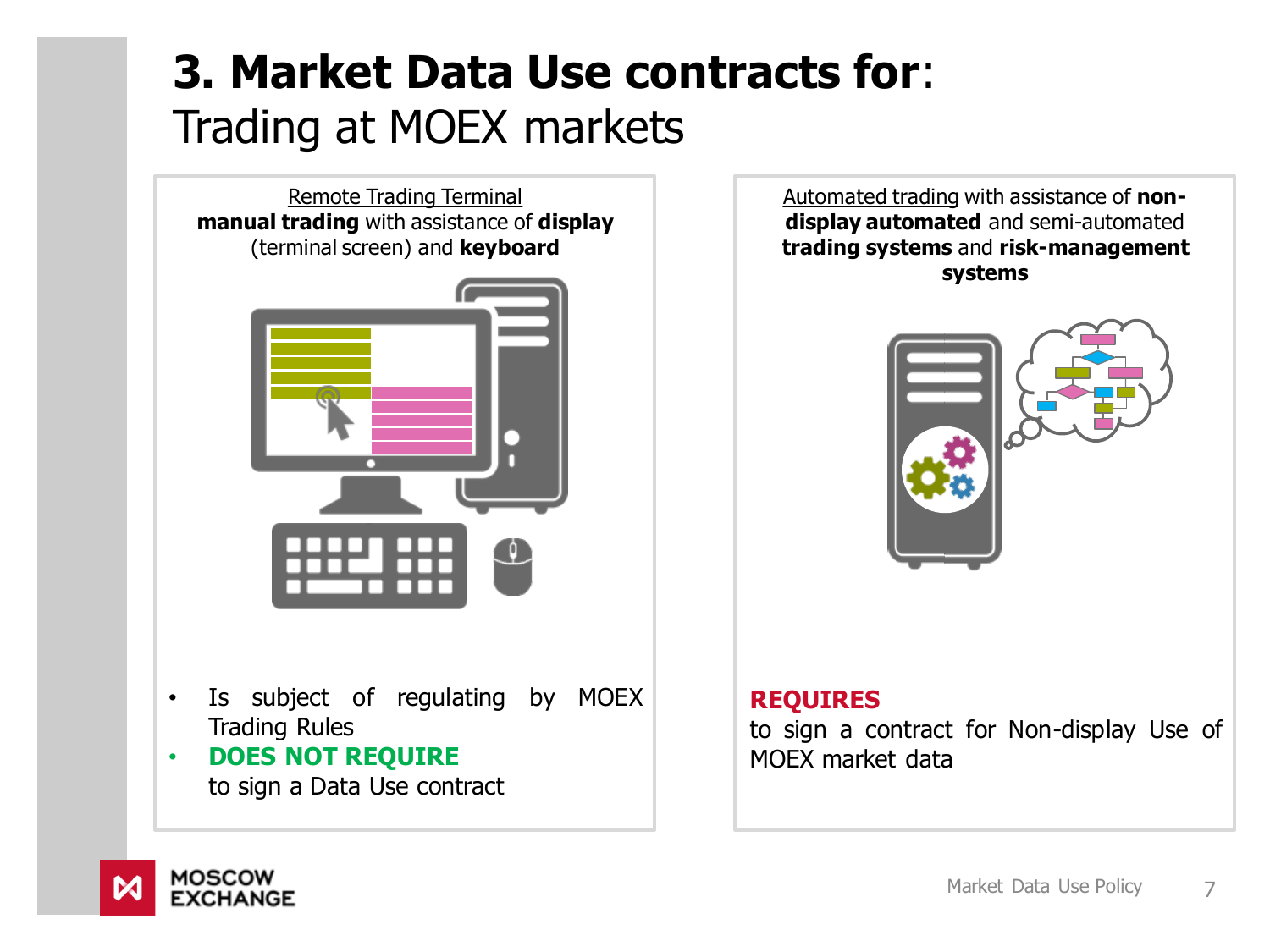#### **3. Market Data Use contracts for:**  Dissemination / provision / displaying to third parties (public)



**MOSCOW EXCHANGE**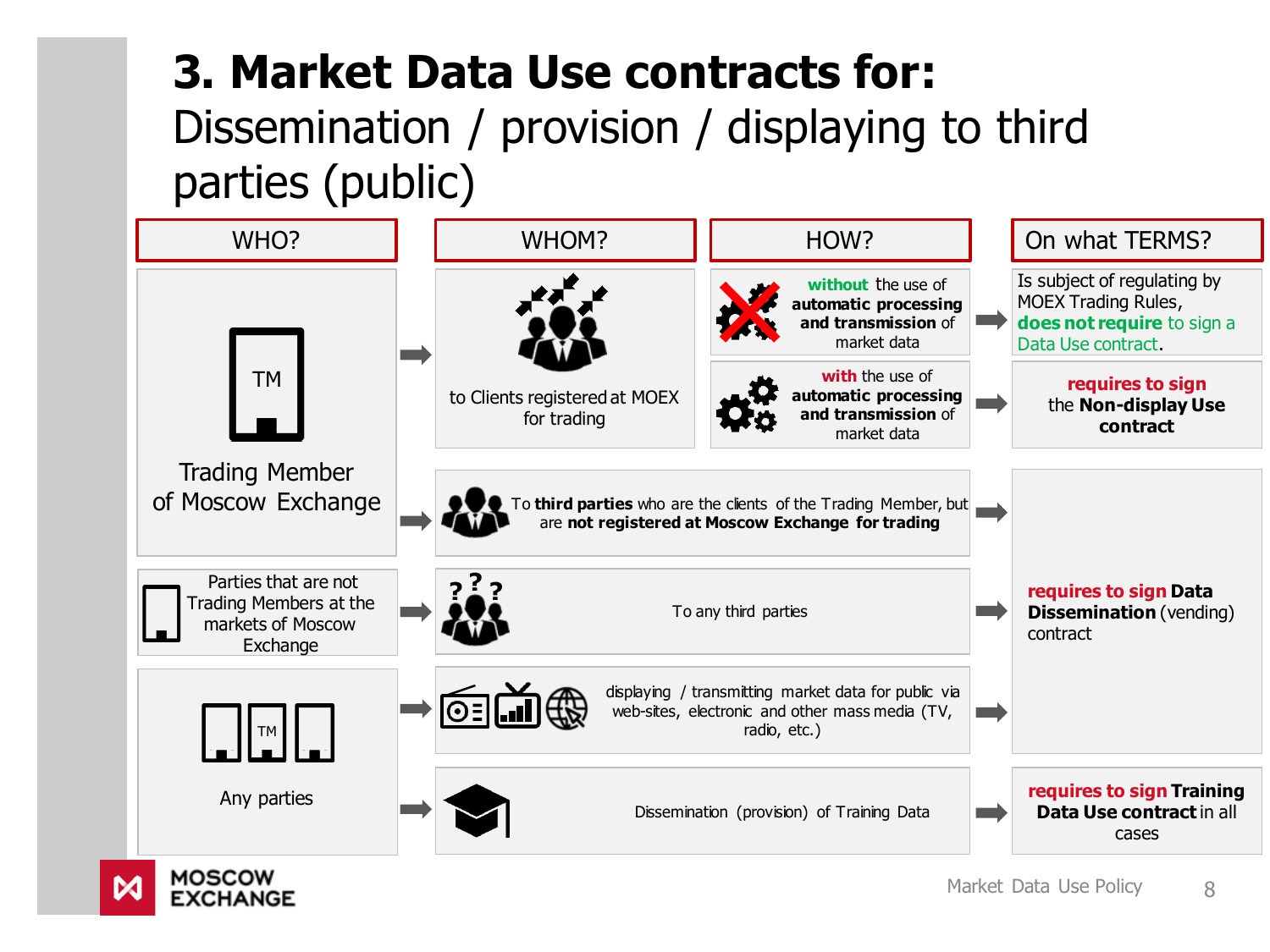## **3. Market Data Use contracts for:**  Non-display Usage

**Non-display Usage:** any usage of Market Data involving automatic processing Market Data, which is not purposed either for demonstrating Market Data on displays/screens, or for calculating Derived Data designated for onward public distribution. The term is not applicable to processing the data related to prices and volumes of orders and deals of a specific person/entity in the back-office systems of this person/entity and to transmitting Market Data by data-vendors to their clients for displaying on the devices with screens (displays).



All specified above cases of processing and using market data, and other cases that are attributed as Non-display usage, require the Non-display Data Use contracts to be signed with Moscow Exchange

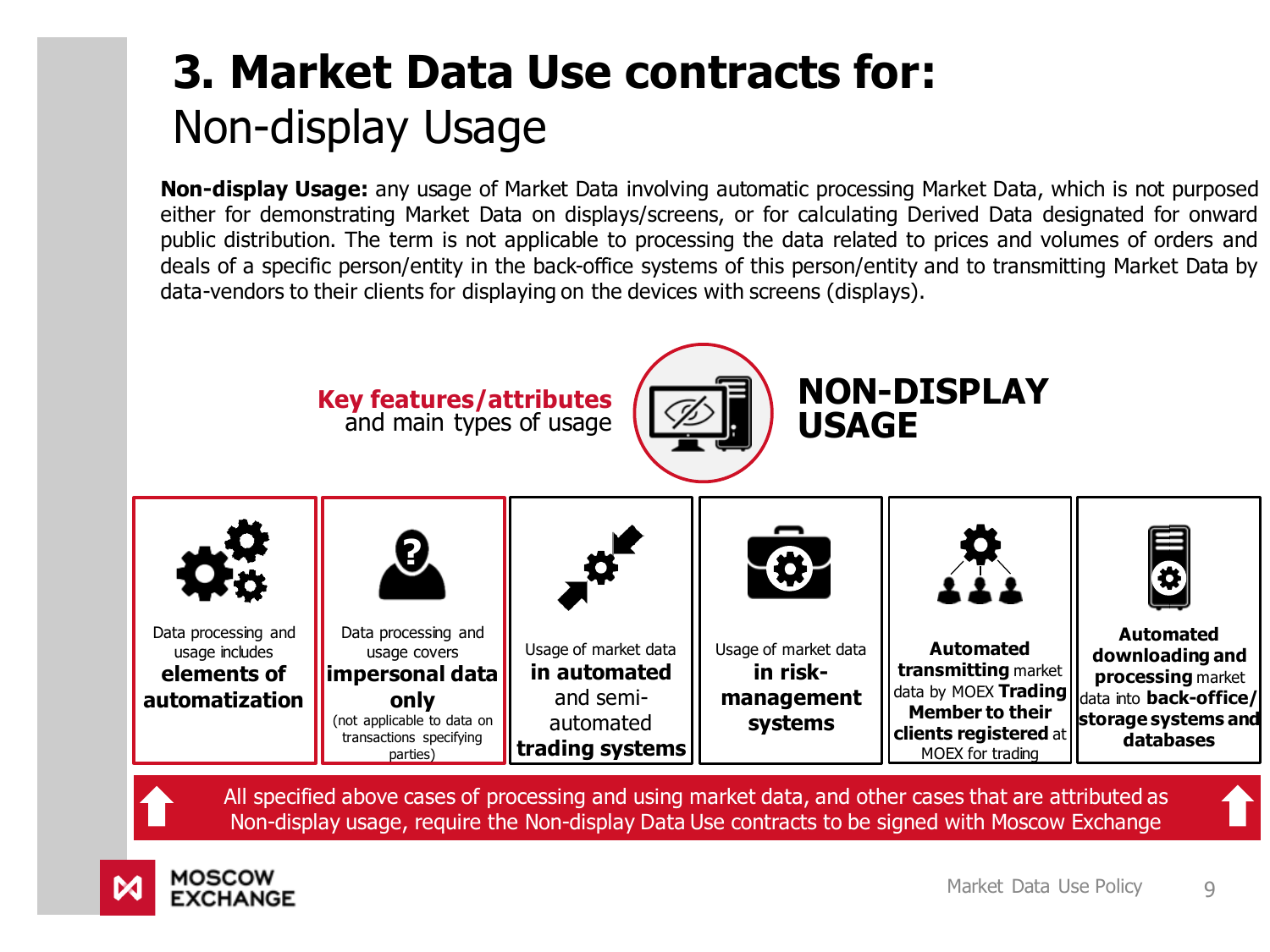#### **3. Market Data Use contracts for:**  Creating Derived data

**Derived data:** Digital data (including indices and indicators) calculated based on market and/or training data, which differ from the original exchange and/or training data used for calculation and are calculated in such a way that the calculation algorithm for the derived data prevents the reverse reconstruction or reengineering of the original market and/or training data.



**\* Subscribers** – customers of Distributor (Data vendor) to whom Distributor (Data vendor) provides MOEX Real time streaming data on fee-liable basis.

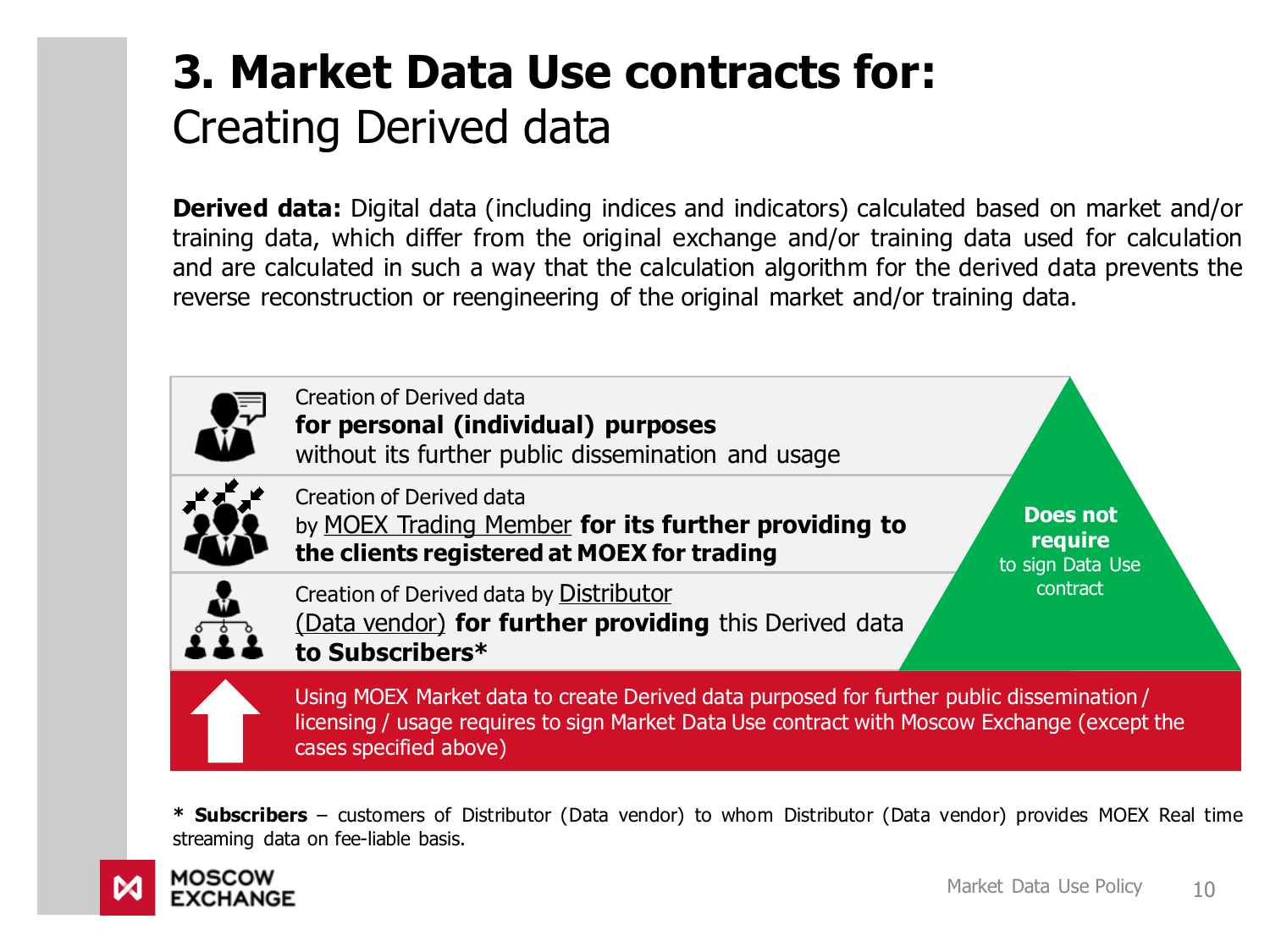#### **3. Market Data Use contracts for:**  Individual Usage



**are regulated by the terms and conditions of the MOEX Public Offer, client agreement with Data vendor or Trading Member**

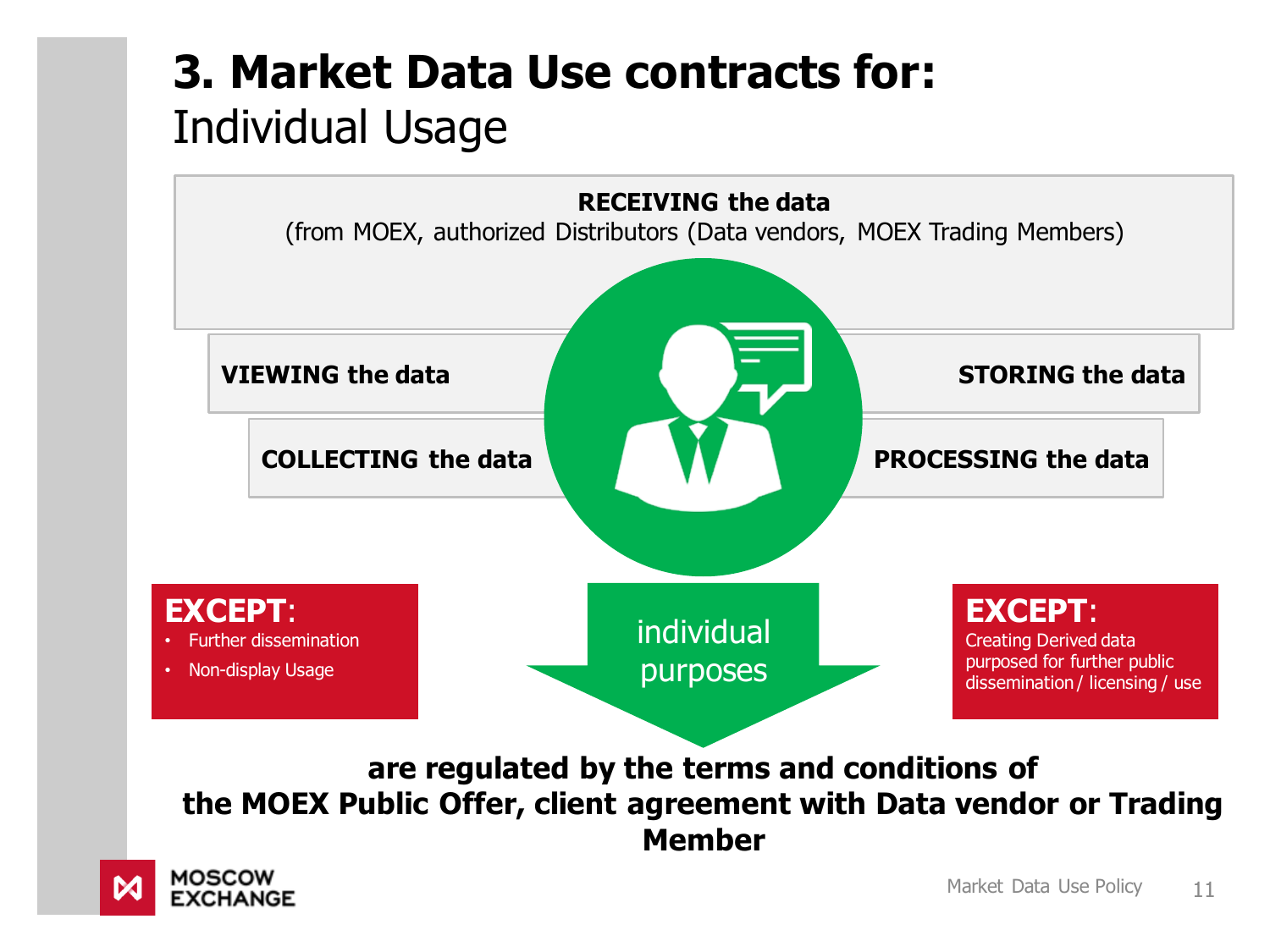#### **4. MOEX Data Use Tariffs**



(provision), public displaying Market and Training Data





**Creation of Derived Data** 



Individual Usage of market data, received by subscription via MOEX web-interfaces and web-resources

|                                           | <b>Type of Market data</b>                                                                             | Tariff (USD, per month)                                                                                                              |
|-------------------------------------------|--------------------------------------------------------------------------------------------------------|--------------------------------------------------------------------------------------------------------------------------------------|
|                                           | End-of-day data                                                                                        | 500                                                                                                                                  |
|                                           | End-of-day data<br>+ Delayed (15 min) streaming data                                                   | 850                                                                                                                                  |
| semination<br>ovision), public            | End-of-day data<br>+ Delayed (15 min) streaming data<br>+ Real time streaming data                     | 1,500 (vendor license)<br>+ per end-user fees (85/60 per Information product,<br>per access point)<br>https://www.moex.com/s1147#3.1 |
| playing Market and<br>ining Data          | <b>Real time deal data</b>                                                                             | 10,000                                                                                                                               |
|                                           | <b>Training data</b>                                                                                   | 525 (three markets: Stock, Currency (FX), Derivative)                                                                                |
|                                           | <b>Type of Non-display User</b>                                                                        | Tariff (USD, per month)                                                                                                              |
|                                           | Single entity / person                                                                                 | 250 (per market: Stock, Currency (FX), Money (REPO),<br>Derivative)                                                                  |
| Non-display Use                           | <b>Group of affiliated companies</b>                                                                   | 2,550 (all markets together)                                                                                                         |
|                                           | <b>Market data for creating Derived data</b><br>(type and content)                                     | Tariff (USD, per month)                                                                                                              |
| ation of Derived Data                     | End-of-day, Delayed streaming, Real<br>time streaming, all markets together                            | 3,125                                                                                                                                |
|                                           | Type of Market data / Product                                                                          | Tariff (USD, per month)                                                                                                              |
|                                           | <b>End-of-day</b> (incl. registers of trades)                                                          | 90 (all markets together, per access point)                                                                                          |
| ndividual Usage of                        | <b>SHARES</b><br><b>BONDS</b><br>· CURRENCIES (FX)<br><b>Real-time</b><br><b>FUTURES &amp; OPTIONS</b> | 100 (per access point)<br>100 (per access point)<br>100 (per access point)<br>70 (per access point)                                  |
| market data,<br>eived by subscription via | Historical data (Full Orderbook)                                                                       | 150/500/1,500<br>https://www.moex.com/s1147#1.3                                                                                      |
| OEX web-interfaces and<br>web-resources   | <b>Historical data</b> (Top of Book)                                                                   | 50/150/450<br>https://www.moex.com/s1147#1.3                                                                                         |

**Tariffs for provision of MOEX Market data by Data vendors (Distributors) / MOEX Trading Members** are specified in the contracts with the Data vendors (Distributors / Trading Members.

Market Data Use Policy 12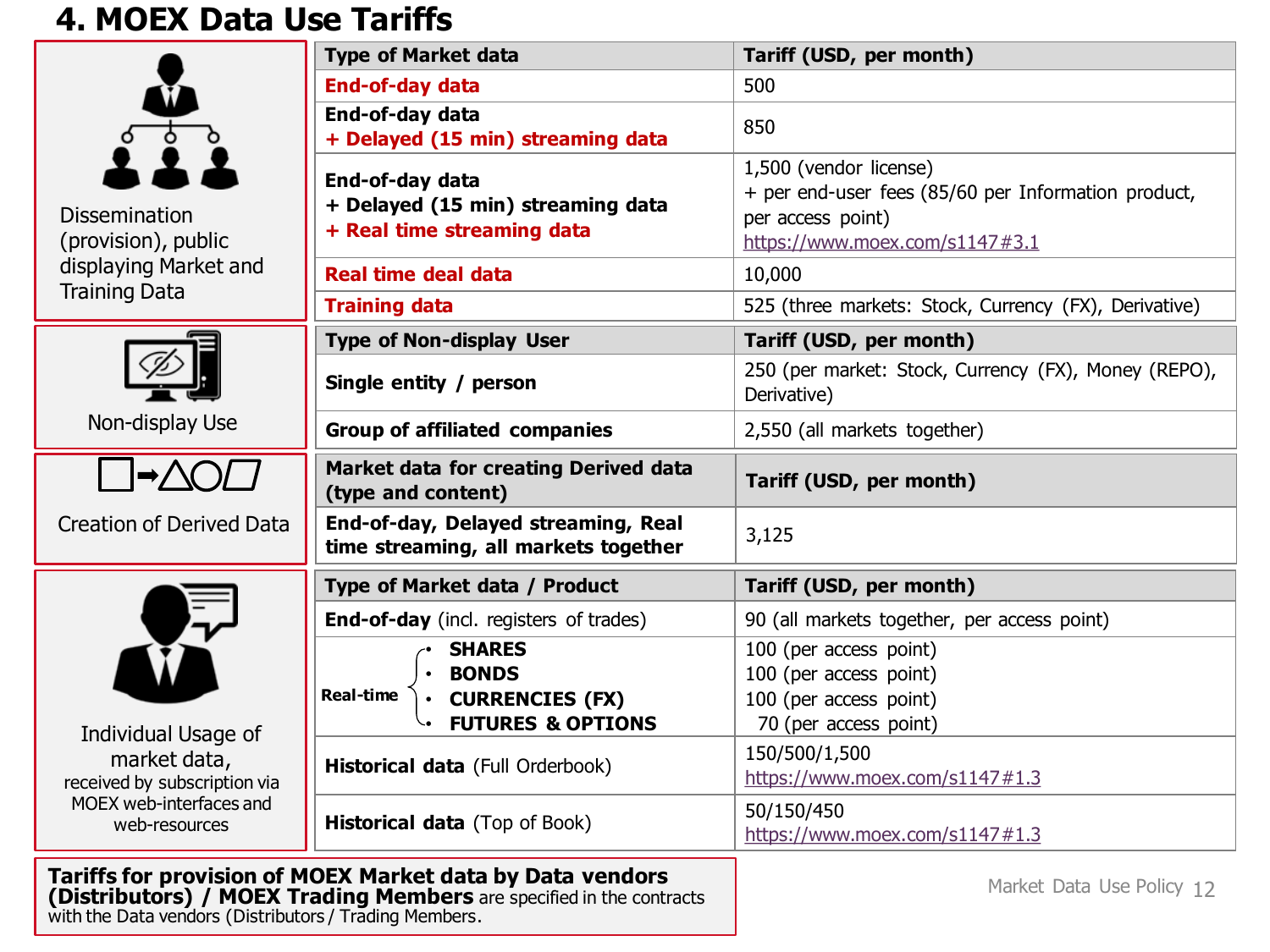#### **5. Data Audit**





confidentiality conditions



Obligation not to create obstacles for the current production activity of the entity being audited



Obligation not to involve third parties in audits if they are direct competitors of the audited entity.

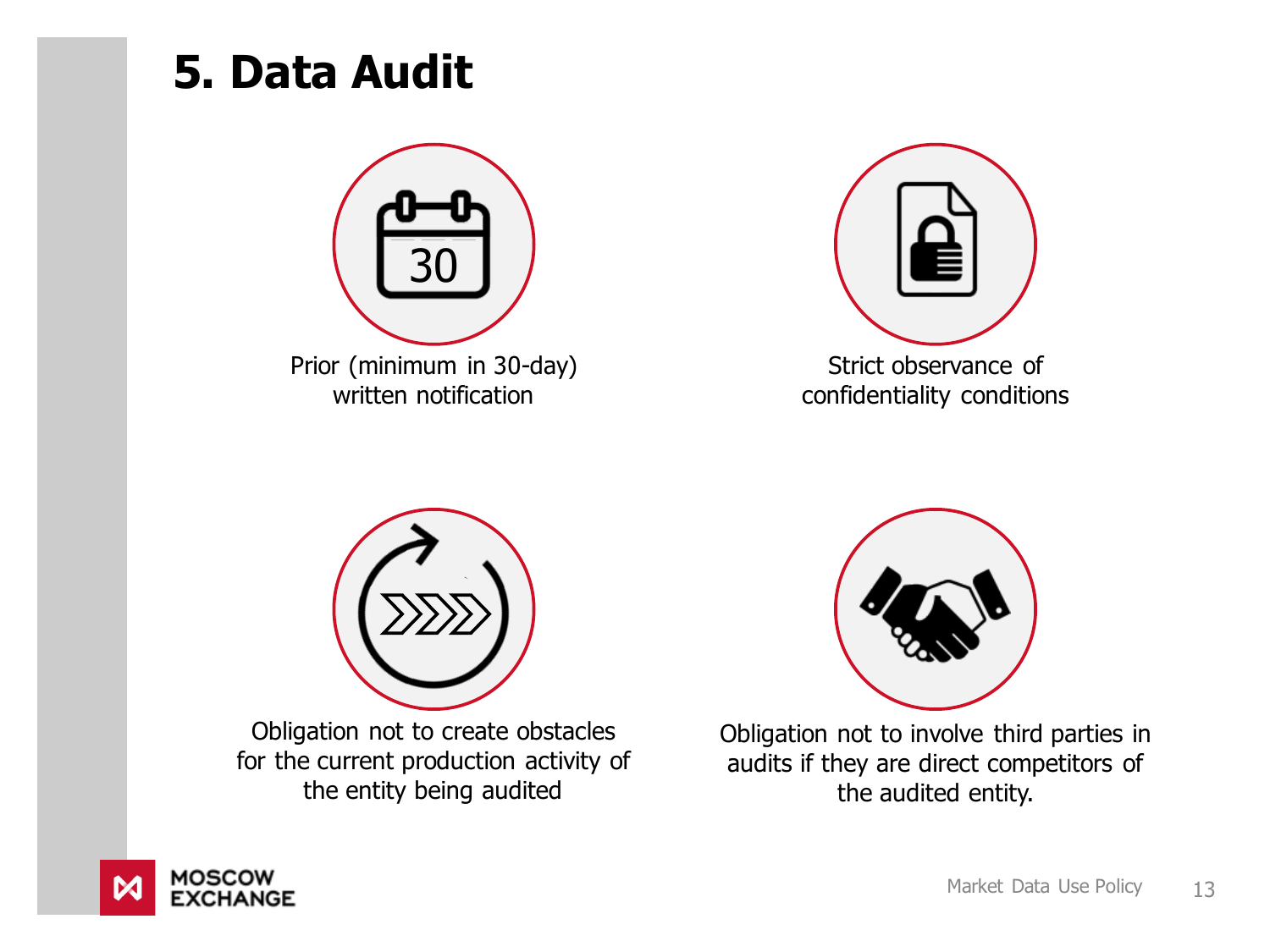#### **6. Liability**





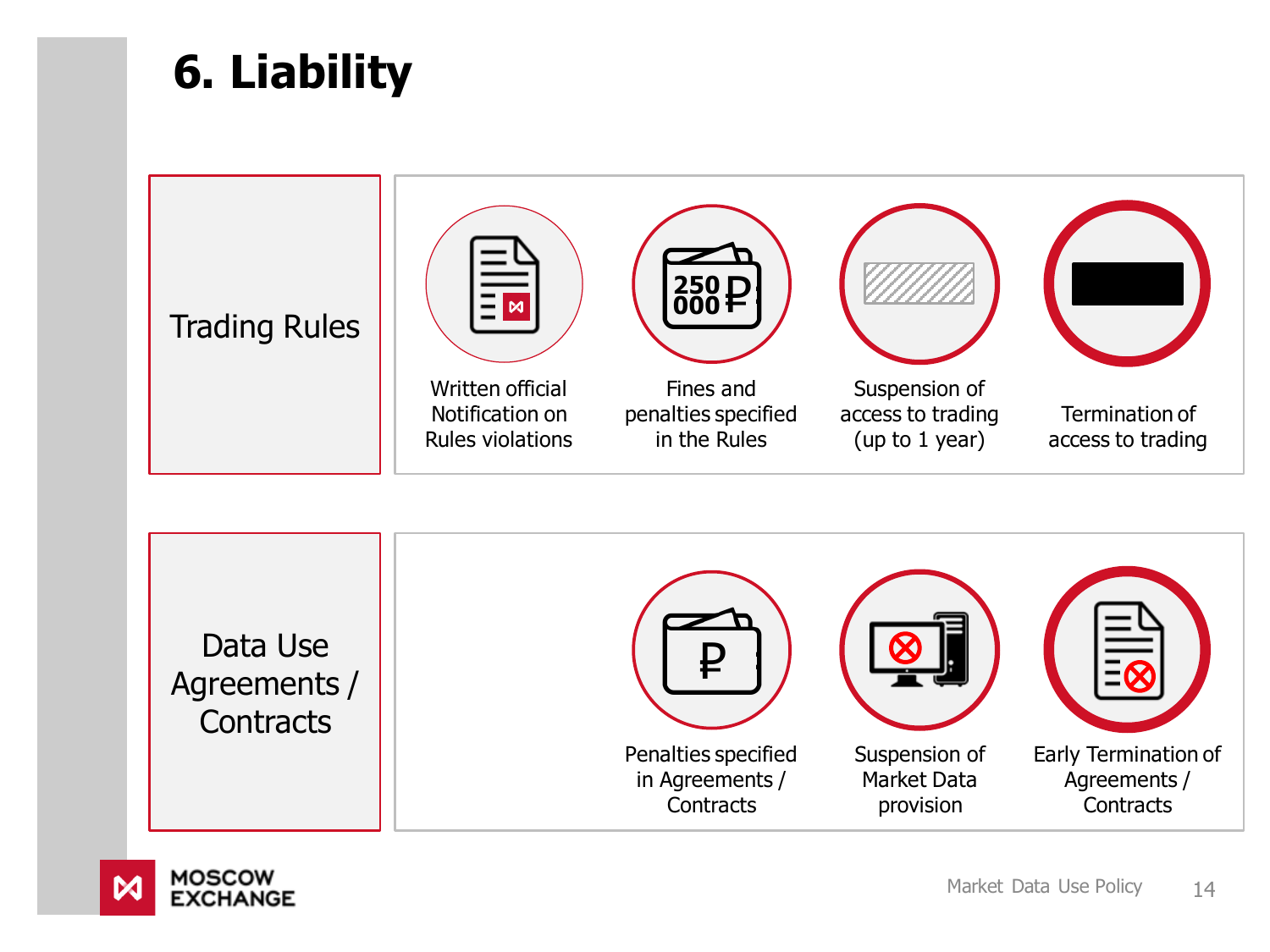## **7. Auxiliary Information**







MOEX Market Data Use Policy: [www.moex.com/ru/datapolicy/](http://www.moex.com/ru/datapolicy/)



MOEX Data Use contracts by request to: [data@moex.com](mailto: data@moex.com)